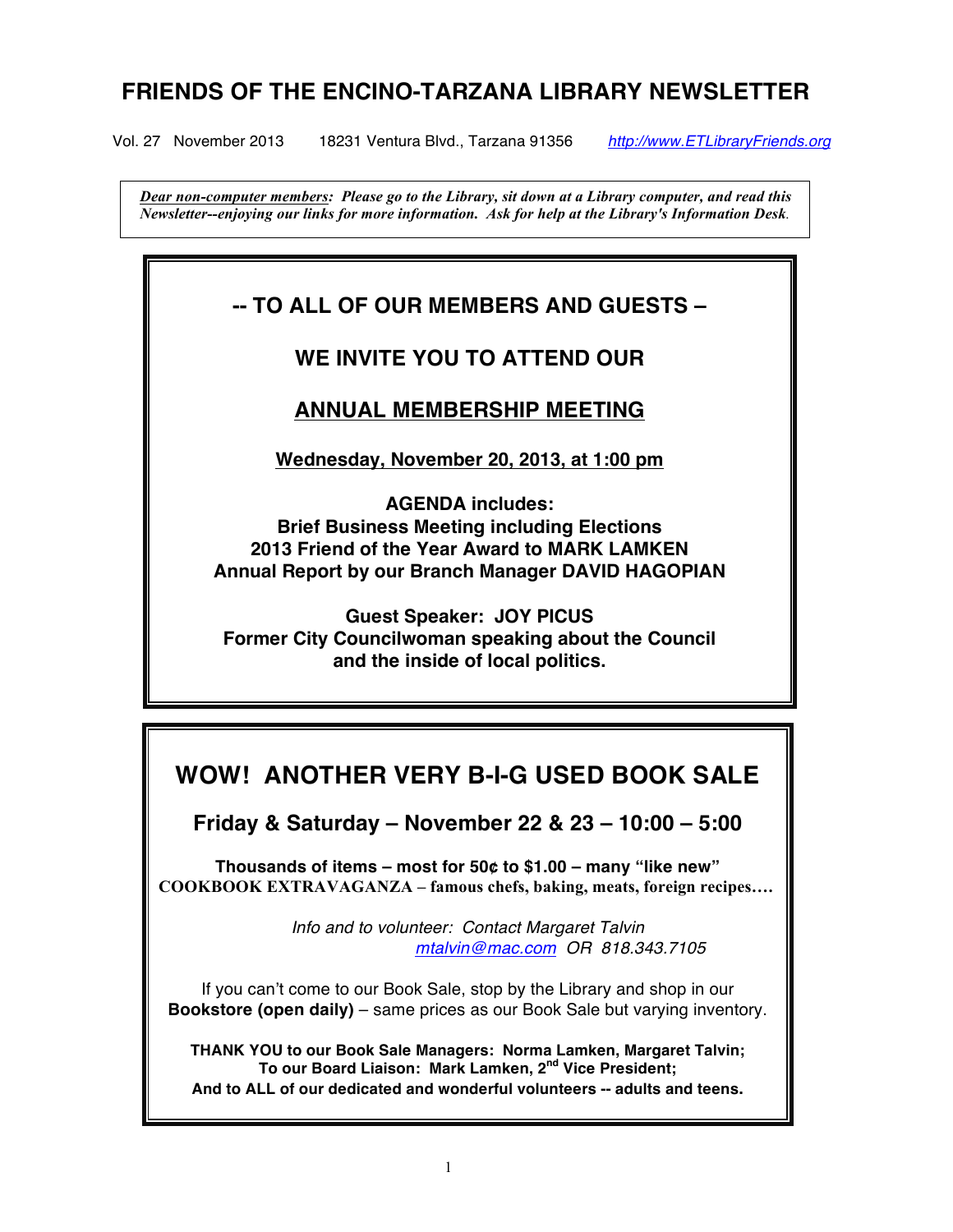### **PRESIDENT'S COLUMN –– by Adele Druck CITYWIDE FRIENDS BREAKFAST AND MEETING**

On Saturday, November 2, 2013, Mark Lamken (2<sup>nd</sup> Vice President and Treasurer) and I participated in this annual event hosted by the Los Angeles Public Library. Representatives of 68 Friends groups as well as Senior Librarians from all corners of the city were in attendance.

After a lovely breakfast, we convened in the Mark Taper Auditorium where we were welcomed by City Librarian, John F. Szabo, who spoke of the impact that the Friends are having as ambassadors for the Library. He also expressed his appreciation and understanding of the many, many boxes of books carried by Friends in their fundraising book sales.

Mr. Szabo told us the Library is thriving and growing and has taken advantage of the opportunity to partner with other groups to have an impact in the community. The library has partnered with the U.S. Citizenship and Immigration Service in a program to provide information and assistance to those wanting to become U.S. citizens. The program is being replicated in other parts of the country and is in the process of being implemented in Chicago. He also talked about the establishment of a satellite library in the Estrada Courts housing project where gang activity makes it difficult for residents to travel to their branch library.

Mr. Szabo reported that the library has met every promise made under Measure L ahead of schedule. Sunday hours will be restored to the Main Library and Regional Libraries in January 2014 and vacancies are being filled. He expressed appreciation of support from the Mayor and City Council.

We then heard from Keynote Speaker Susan Orlean, Staff writer for the New Yorker magazine and author of a number of books including *Rin Tin Tin* and The *Orchid Thief.* Ms. Orlean is spending a lot of time in the downtown library while in the process of writing a book about the history of the Library and in particular about the events surrounding the fire in the Main Library in 1986 and its subsequent recovery. She characterized it as arising from a near death experience. The Book will be titled *The Library Book*. She hopes the book will kick off conversations about libraries. She feels that libraries are one of the few places where democracy is fully realized as people from all walks of life come together. She also talked about the impact of the library in the revitalization of downtown Los Angeles.

Participants in the meeting then chose to attend one of four sessions exploring the following topics:

- -- Establishing and Maintaining Non-Profit Status
- -- Understanding Fiscal Sponsorship
- -- Fundraising beyond Book Sales
- -- Recruiting and Retaining Members.

Mark attended the Non-Profit session and I attended the Recruiting and Retaining Members. We both came away with ideas and information from these sessions.

The meeting ended with a general networking and sharing time before we left.

# **GUEST SPEAKER – JOY PICUS – AT OUR ANNUAL MEMBERSHIP MEETING**

We were delighted when David Hagopian, Branch Manager, suggested we invite Joy Picus to speak at our Annual Meeting on November 20. Besides being an interesting speaker, Ms. Picus was a very active member of the L. A. City Council (1977-1993), representing the Tarzana community, et al. She was *Ms. Magazine* "Woman of the Year" in 1985. In 1996, the "Joy Picus Child Development Center" was dedicated for her tireless work on behalf of Los Angeles children. Ms. Picus continues to be actively involved in community work on the high levels of CSUN, Griffith Observatory, Children's Planning Council, Jewish Federation Council, and at the University of Wisconsin.

(Read more at: (http://www.csun.edu/csbs/resources/ambassadors/profiles/picus.html )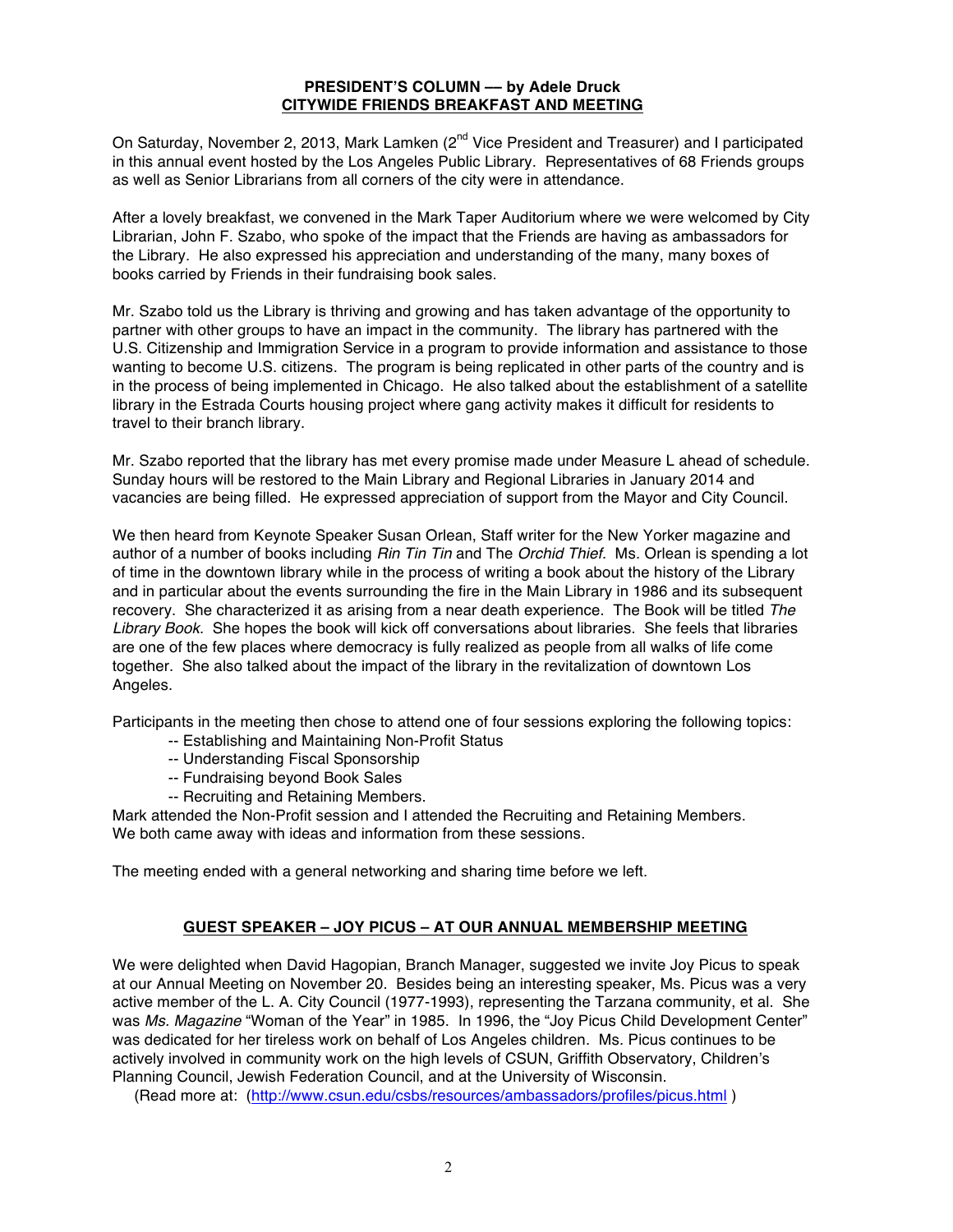### **NOVEMBER BOOK SALE, by Norma Lamken, Co-Chair**

**Our November book sale will take place on Friday and Saturday, November 22nd and 23rd. This fall is a good time to clean out your bookshelves and talk to your friends about donating books to the library, because we're putting out a call for lots more book donations!** 

**Our last sale was a great success, and we are looking forward to doing as well this November**. We will have our usual wonderful selection of fiction and non-fiction, all sorted into easy to find categories. And, just in time for the holidays, we will also have a **special cookbook extravaganza!**  A personal collection of hundreds of cookbooks was donated last month. They have been sorted into categories, including famous chefs, baking, meats, foreign recipes, etc., so that all recipe seekers can find exactly what they are looking for.

Our dedicated and knowledgeable sorters help to make our book sales the best in the Valley. Seven to eight sorters, including Bob Hyam, Darlene Bodack, Diane Hunt-Glassman, and Steve Bartlett, come in every Tuesday and Friday morning to get the books ready for the sales, sort the books into categories according to genre, and pack them neatly into boxes so they are ready to set up on the chairs or tables. When you visit the Bookstore and wonder why the shelves are usually full or why there is suddenly a totally new selection of history books or classics available, it's not magic! It's the wonderful sorters who not only sort books into categories for the book sales but also make sure the Bookstore shelves are full. And to make sure there's always a fresh assortment of books for the frequent visitor, they also regularly switch out, or change, all Bookstore shelves.

If you have a yen for a great book sale this November, ours is the best! And if you want to help it happen, please donate your gently used books to the Library between now and November 20<sup>th</sup>.

Besides donations, we always need volunteers to help in the Bookstore and/or set up or work at the book sale. If you are interested in setting up on November 21<sup>st</sup> or helping at the sale on November 22nd and 23rd, call Margaret Talvin: (818) 343-7105, or email her at mtalvin@mac.com. **Thanks - we look forward to greeting you in our Bookstore and at our next book sale.** 

# **NOMINATING COMMITTEE REPORT**

On November 20, at our Annual Meeting, we will vote for our officers for 2014 & 2015. Chair Mark Lamken announced the following nominees, recommended by The Nominating Committee:

| Lannon annoanood tho following nominood, roodininonaod by Tho Hominating Committee.      |                                            |                                          |
|------------------------------------------------------------------------------------------|--------------------------------------------|------------------------------------------|
|                                                                                          | President - Adele Druck                    | Corresponding Secretary - Esther R. Rose |
|                                                                                          | 1 <sup>st</sup> Vice President – Carol Fox | Treasurer - Mark Lamken                  |
|                                                                                          | $2^{nd}$ Vice President – Norma Lamken     | Members-at-Large - Jane Gebers, Nonie    |
|                                                                                          | Recording Secretary - Marina McLeod        | Lann, Maggie Stern.                      |
| In accordance with our Bylaws, additional nominations may be made at our Annual Meeting. |                                            |                                          |
|                                                                                          |                                            |                                          |

#### **THANK YOU TO OUR EXCELLENT OUTGOING OFFICERS AND COMMITTEE CHAIRS:**

President -- Adele Druck 1st Vice President -- Jane Gebers 2<sup>nd</sup> Vice President & Treasurer - Mark Lamken Recording Secretary -- Marina McLeod Corresponding Secretary-- Esther R. Rose Members-at-Large -- Ilene Braverman, Nonie

Lann, Bonnie Siegel Book Club Chair -- Carole Fox Hospitality Chair -- Ilene Braverman Membership Chair -- Jenny Lapidus Publications Chair -- Barbara Y. Leff Publicity/Outreach Co-Chair -- Gisela Sehnert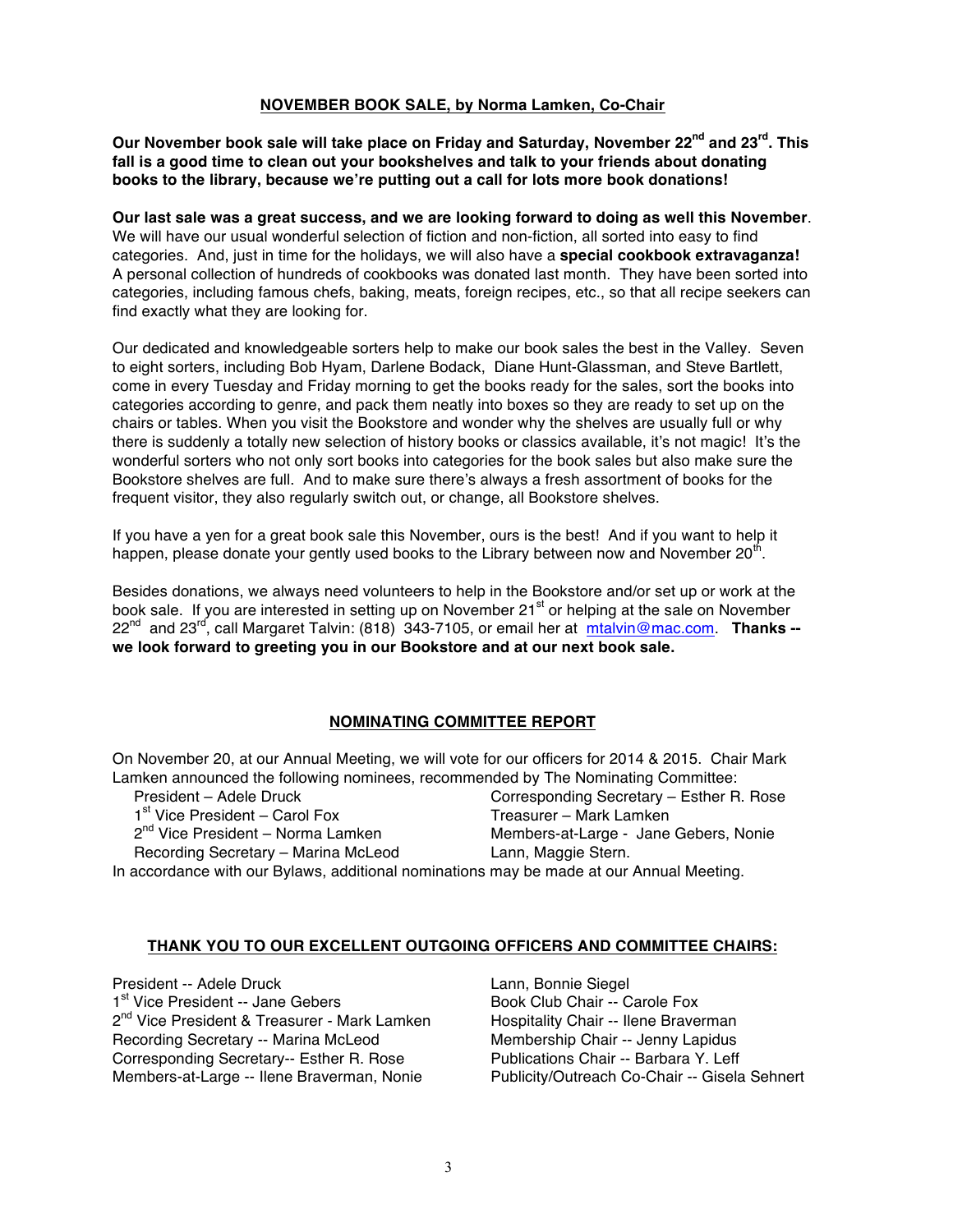# **BOOK CLUB NEWS**

Page Turners' Book Club members are currently reading:

Mon., Nov. 4 - *Gone Girl* by Gillian Flynn

 Mon., Dec. 9 - *The Hare With Amber Eyes: A Hidden Inheritance* by Edmund de Waal Page Turners has reached its desired number of participants. However, we welcome new members; please place your name on a waitlist. When there are at least five waiting, we welcome the formation of a second book club. Members may choose to be another general interest group or focus on a particular genre, i.e., mystery, non-fiction… (Note: Our History/Politics Book Club has retired.) Contact Carol Fox, Book Club Chair, at bookclubs@etlibraryfriends.org .

# **NEW ON OUR WEBSITE**

We have new features on our website (http://www.ETLibraryFriends.org) .

--- First, on our homepage, is a moving CAROUSEL showing posters/events and photos of our Library, including our new black lounge chairs (gift of the Friends).

--- Next, we've updated our WHAT'S NEW webpage – gifts and news for 2013!

--- Then, on our Library Information webpage is an INTERACTIVE Floor Plan (see drawing below).

**Did you know that our Branch Library has many special sections and features??** Areas and Collections are located, described, and pictured on our website (including the ability to enlarge photos). The picture below is copied from our website (note-- clicking will not make this active – you must go to our website.) But, you can carry this picture with you and stroll around the Library!



# Library Floor Plan

For an interactive experience and a description of each area, use the blue link below to go to our website, and then click on the red dots and view the photos and descriptions. Special thanks to David Hagopian, our Branch Manager, and to Judy Russell, our volunteer Webmaster, for designing this Floor Plan, taking photos, and making it useful and fun to explore. The Interactive Floor Plan is here http://www.etlibraryfriends.org/2libraryinfo.php . If no home computer, use the Library computers.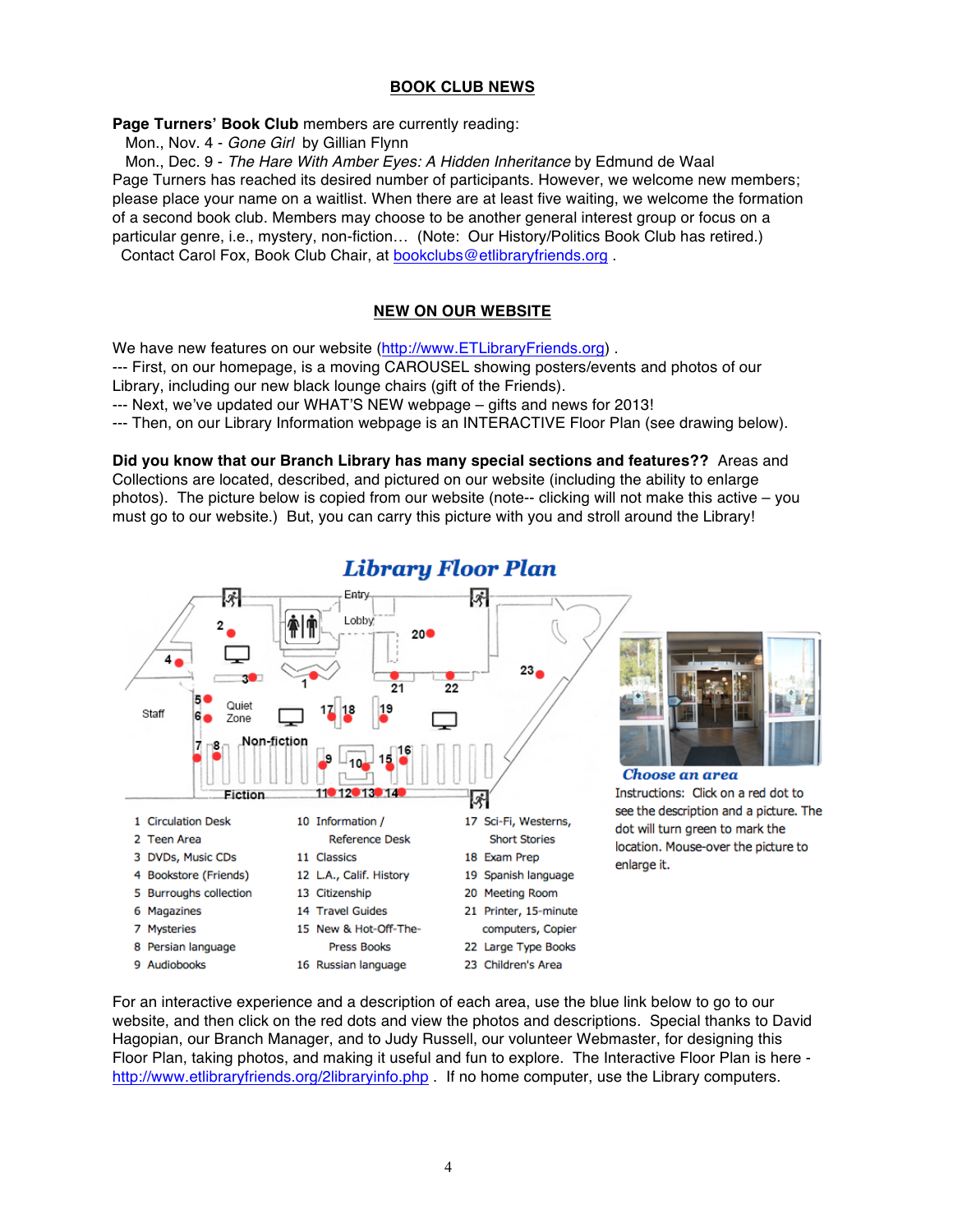### **LOS ANGELES PUBLIC LIBRARY (LAPL)**

Central Library, 630 West  $5<sup>th</sup>$  Street, Los Angeles 90071 – 213.228.7000

EXHIBITS AT THE DOWNTOWN LIBRARY:

May 29, 2013 to November 30, 2013 --- *King, The Kennedys, & Los Angeles* Ongoing – *Treasures of Los Angeles*. Also – *Songs in the Key of L.A. (historical sheet music)*

*SPECIAL RESOURCES ON THE LAPL WEBSITE – http://www.lapl.org*

*--- Job Hunting and Money Guides* 

\_\_\_\_\_\_\_\_\_\_

- *--- Citizenship Information and Resources*
- *--- Online Learning* (classes, languages, practice tests to use on your home or library computer)
- *--- Visual Collections* (local history, maps, menus, fashion, bookplates, travel, movies, photos, etc.)
- *--- Web Resources to many subjects* (e.g. literature, biography, patents, social services, sports)
- *--- e-Media -* (access to free downloadable items, e.g. e-Books, e-Audiobooks, e-Magazines, e-Music)

# **LAPL ADULT LITERACY, by Gisela Sehnert**

The Adult Literacy Program is a free program offered by the Los Angeles Public Library (LAPL). The Students are English-speaking adults over the age of 18 whose reading skills are below average. Applicants must have taken ESL (English as a Second Language) classes or speak enough English to be able to converse with their Tutors. Students still have problems reading and speaking English. The Literacy Program does not teach ESL, but there is some literature available that students may check out and study at home.

This Program is administered by 21 Coordinators who are assigned to any of 21 Library Branches in Los Angeles City. Each Coordinator has a geographical territory. Each Coordinator supervises quite a few 'Tutors,' who come from various walks of life. The Tutors are volunteers, not professionals, who enjoy helping others. The Students also come from various educational, cultural, and national backgrounds. The Students seek help to improve their reading skills in order to take the \*GED test, to learn how to fill out forms, to learn to read work manuals and newspapers, or just so they can read well to their children.

To become a Tutor, one has to call for an interview. When accepted after the interview, the Tutor has one day of training at the Central Library downtown and is then given a Tutor Guiding Manual. The Coordinator then waits to match a student applicant with one of the Coordinators' Tutors. The Tutors and Students use comprehensive, in-depth, free manuals. The meetings must take place in a public venue such as a Library close to the Student's home. Usually lesson meetings take place twice a week, for 1 to 1-1/2 hours each, at a convenient time, for a minimum of 6 months. For more information, go to this LAPL Adult Literacy webpage: http://www.lapl.org/adult-literacy

As an example: My coordinator is based at the Mid-Valley Branch Library and her area includes Encino-Tarzana, West Valley Regional, Porter Ranch, Northridge, and Granada Hills Branch Libraries. My Coordinator is Mary Ann Arensdorf, located at the Mid-Valley Branch Library, 16244 Nordhoff Street, North Hills, CA 91343 - 818-895-3650. In her area, she currently has 59 Tutors matched with 63 Students. The statistics change but currently there are about 30 Students on her waiting list. On the average, in the entire city, there are 1,000 Tutors for 1,000 Students; and 500 Students on a waiting list. Therefore, more volunteer Tutors are welcome.

The Caroline Singleton Adult Literacy Endowment through the Library Foundation of Los Angeles generously supports the LAPL Adult Literacy Program.

<sup>\*</sup>GED test = General Educational Development Test for adults who do not have a high school diploma. Those who pass the test receive a California High School Equivalency Certificate. (For more info: http://www.cde.ca.gov/ta/tg/gd/)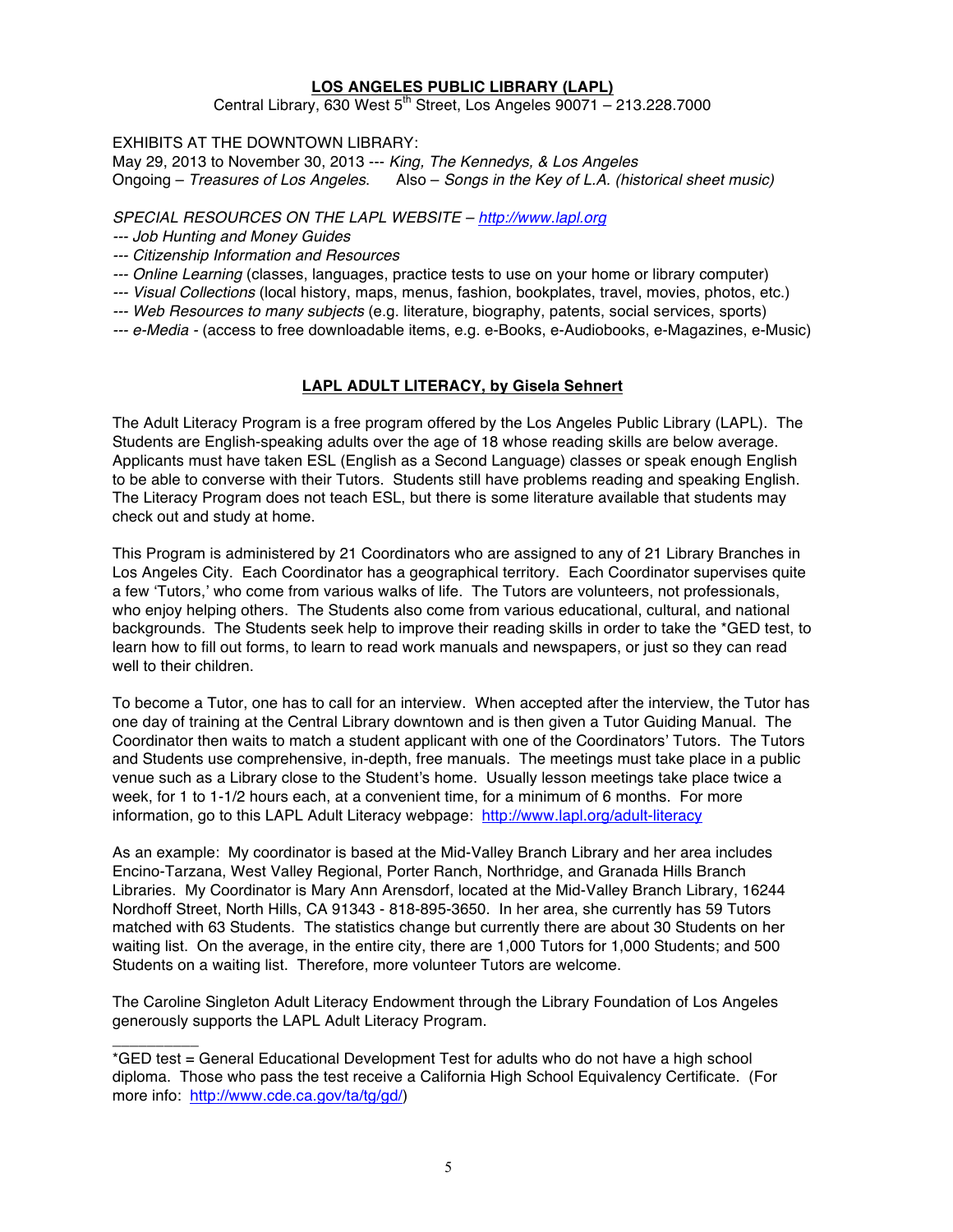#### **FRIENDS RECOMMEND**

At the end of each Board and annual meeting, we share information on some of our readings and viewings. Here are our recent recommendations:

Kim Fay - *The Map of Lost Memories* Marie Arana - *Bolivar: American Liberator* Christina Baker Kline - *Orphan Train, a Novel*  Helene Wecker - *The Golem and the Jinni* Isabelle Allende - *Daughter of Fortune*

Barbara Kingsolver - *Flight Behavior* Tom Clancy - *Threat Vector* (Jack Ryan Novels)

For complete list of Friends Recommend, including JIM'S LISTS (award-winning books), and LAPL READS (recommendations by librarians), see http://www.etlibraryfriends.org/3recommend.html

### **HOT-OFF-THE-PRESS BOOKS**

 HOTP are located on the "New Books" shelves, next to the Information Desk. HOTP may be borrowed for seven days and must be returned to this Library. HOTP cannot be reserved or renewed. (However, you may reserve from the Library's larger collection and "Hold" system.)

The \$6000.00 subscription to HOTP Books is a gift from Friends of Encino-Tarzana Library. Selection and acquisition of books is explained on our webpage. Our Librarians notify the Friends when HOTP Books are received and placed on shelves.

Here are the HOTP books received during the month of October and early November 2013:

#### **November, 2013**

11/5 - Alexander McCall Smith - *The Minor Adjustment Beauty Salon* (No. 1 Ladies' Detective Agency series). Ruth Rendell - *No Man's Nightingale* (Inspector Wexford series). Julia Spencer-Fleming - *Through the Evil Days* (Clare Fergusson/Russ Van Alstyne series). Amy Tan - *The Valley of Amazement.*

11/1 - Naoki Higashida, Ka Yoshida and David Mitchell - *The Reason I Jump: The Inner Voice of a Thirteen-Year-Old Boy with Autism*. Jesmyn Ward - *Men We Reaped: A Memoir.*

#### **October, 2013**

**10/29** - Patricia Engel - *It's Not Love, It's Just Paris*. Anne Lamott - *Stitches: A Handbook on Meaning, Hope and Repair*. Amanda Lindhout - *A House in the Sky: A Memoir*. Javier Marias, Margaret Jull Cost (translator) *The Infatuations.* James McBride - *The Good Lord Bird.* Philipp Meyer - *The Son.* Lisa Scottoline –

*Accused* (Rosato & Associates series). Danielle Steel – *Winners.* Donna Tartt - *The Goldfinch.* Juan Gabriel Vásquez, Anne McLean (Translator) - *The Sound of Things Falling.* 

**10/25** - John Grisham - *Sycamore Row.* Tori Spelling - *Spelling It Like It Is.*

**10/22** - Wally Lamb - *We Are Water*. Rita Mae Brown - *The Litter of the Law* (Mrs. Murphy mystery series). John Connolly - *The Creeps: A Samuel Johnson Tale*. Sara Paretsky - *Critical Mass* (V.I. Warshawski

series). Robert B. Parker & Helen Brann - *Silent Night* (Spenser Holiday series). Naomi Ragen - *Sisters Weiss.* Simon Winchester - *The Men Who United the States: America's Explorers, Inventors, Eccentrics and Mavericks, and the Creation of One Nation, Indivisible*.

**10/17** - Dave Eggers - *The Circle*. Elizabeth George - *Just One Evil Act* (Inspector Lynley series).

Jo Nesbo - *Police* (Harry Hole series). George Pelecanos - *The Double*. Malala Yousafzai - *I Am Malala: The Girl Who Stood Up for Education and Was Shot by the Taliban.*

**10/16** - Mary Kay Andrews - *Chrismas Bliss*. Reggie Jackson with Kevin Baker - *Becoming Mr. October*. Debbie Macomber - *Starry Night: a Christmas Novel*. Ann Rule - *Practice to Deceive.* 

**10/9** - Elizabeth Smart, with Chris Stewart - *My Story*. John Sandford - *Storm Front* (Virgil Flowers series). Stuart Woods - *Doing Hard Time* (Stone Barrington series).

**10/7** - Jeffrey Deaver - *The October List*. Elizabeth Gilbert - *The Signature of All Things.* Malcolm Gladwell - *David and Goliath: Underdogs, Misfits, and the Art of Battling Giants.* Iris Johansen - *Silencing Eve* (Eve Duncan series). James Patterson & Michael Ledwidge - *Gone* (Michael Bennett series). Richard North Patterson - *Loss of Innocence.*

**10/3** - Bill Bryson - *One Summer: America, 1927.*

*[For more, see our website: http://www.ETLibraryFriends.org/2hotoffthepress.html ]*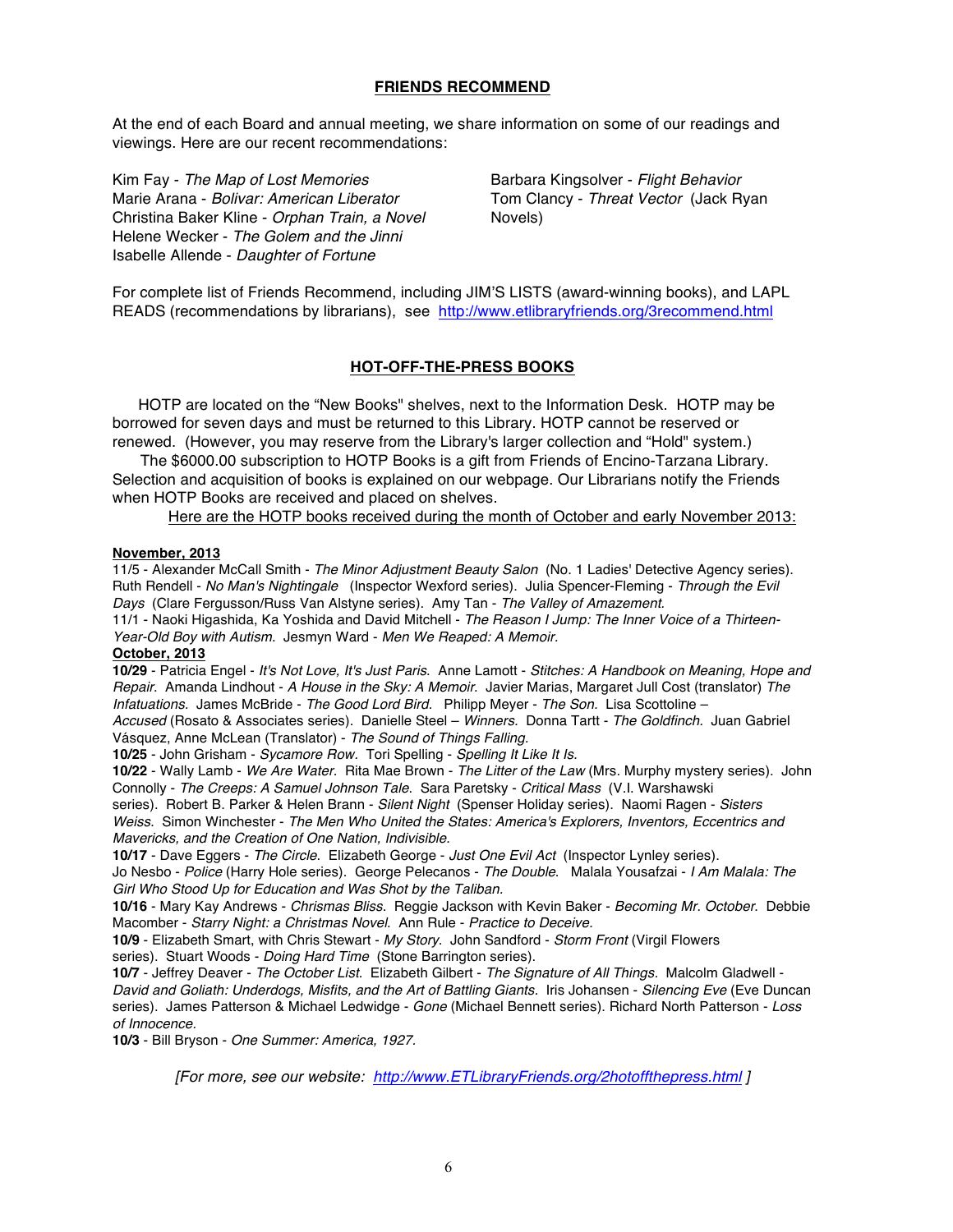#### **ENCINO-TARZANA LIBRARY EVENTS –-- NOVEMBER – DECEMBER 2013**

Reported by Librarians to Friends of Encino-Tarzana Library. UPDATED: (www.ETLibraryFriends.org)

LIBRARY HOURS: Mon & Wed 10:00-8:00; Tues & Thurs 12:30-8:00; Fri & Sat 10:00-5:30; Sun. closed FRIENDS OF LIBRARY - USED BOOK STORE - IS OPEN DURING LIBRARY HOURS **✰STAR✰** Story Telling & Reading - Volunteers read to children – Mon. 10:20-12:30, Mon. & Tues. 3-5, Thurs. 5-7, Sat. 10:30-12:30

**NOVEMBER 2013 ====================================================================== Sat. 11/2/13 10:00-11:00 am- (TEENS) - Student Smart** – SAT Math follow-up session. **Mon. 11/4/13 3:00 pm - Friends of the Library Page Turners' Book Club** –offsite - Discussing *Gone Girl* by Gillian Flynn. Club is at capacity. Sign up on waiting list.. **Thurs. 11/7/13 4:00-5:00 pm - (TEENS) - Teen Council -** Help plan your Library Branch Events . *Co-sponsored by Friends of the Library.* **Sat. 11/9/13 10:00-11:00 am- (TEENS) Student Smart** – SAT Writing follow-up session. **Mon. 11/11/13 LIBRARY CLOSED (Veterans Day) Tues. 11/12/13 4:00-5:00 pm – (KIDS) - Arts & Crafts with Shokoufeh. Wed. 11/13/13 5:00-7:00 pm** - **Persian Movie Night -** Co-Sponsored by Friends. **Thurs. 11/14/13 4:00-5:00 pm – (TEENS) – Write Stuff - Writing 101. Sat. 11/16/13 10:00-11:00 am- (TEENS) - Student Smart** – SAT Retake. **Tues. 11/19/13 12:30 pm - Medicare 2014** with Karen Rose. **Tues. 11/19/13 4:00-5:00 pm – Storytime for Children and Families –** Children and Families are

invited to an hour of stories and fun with the Children's Librarian.

**Wed. 11/20/13 1:00-2:30 pm - Friends of the Library Annual Membership meeting. Everyone is welcome. Special Guest Speaker – Former Los Angeles City Councilwoman Joy Picus.**

**Fri. 11/22/13 10:00 am-5:00 pm FRIENDS OF LIBRARY B-I-G USED BOOK SALE** THOUSANDS OF BOOKS MOST 50¢ to \$1.00

> Hard Cover, Paperbacks, Special Editions, Fiction, Nonfiction, Adults, Teens, Children, Various Languages. Large selection of Cookbooks. Also CDs, DVDs and VHS.

**Tues. 11/26/13 4:00-5:00 pm – Storytime for Children and Families –** Children and Families are invited to an hour of stories and fun with the Children's Librarian

#### **THURS & FRI. 11/28/13 & 11/29/13 LIBRARY CLOSED (Thanksgiving)**

**Sat. 11/30/13 2:00-4:00 pm - Last Saturday of the Month Poetry** - Come listen to an eclectic group of poets. All are invited to participate. Read a classic poem or your own poetry. Each reader will have 6 minutes.

**DECEMBER 2013====================================================================== Mon.12/2/13 11:00 am - Medicare 2014** with Karen Rose. **Tues. 12/3/13 4:00-5:00 pm - – Storytime for Children and Families –** Children and Families are

- invited to an hour of stories and fun with the Children's Librarian.
- **Wed. 12/4/13 12:30 pm, - Medicare 2014** with Karen Rose.

**Wed. 12/4/13 4:00-5:00 pm – Jennifer Ann Seidman & Andy S. Watson:** An Afternoon of Holiday Music, Musical Theatre and Opera.

**Thurs. 12/5/13 4:00-5:00 pm – (TEENS) – Henna Program**

**Mon. 12/9/13 3:00 pm - Friends of the Library Page Turners' Book Club** - Discussing *The Hare with Amber Eyes* by Edmund de Waal*.* Club is at capacity, sign up on waiting list.

**Tues. 12/10/13 4:00-5:00 pm – (KIDS) - Arts & Crafts with Shokoufeh.**

**Tues. 12/17/13 4:00-5:00 pm - – Storytime for Children and Families –** Children and Families are invited to an hour of stories and fun with the Children's Librarian.

**Wed. 12/18/13 1:00-2:30 pm - Friends of Library Open Board Meeting.** Everyone welcome! Call (818) 343-1983 to confirm.

**Wed. 12/18/13 5:00-7:00 pm** - **Persian Movie Night –** Friends Co-Sponsor

**Mon. 12/25/13 LIBRARY CLOSED (Christmas)**

**Thurs. 12/26/13 5:30-6:30 pm - Book Lovers Book Club** Discussing *The Cheating Culture: Why More Americans Are Doing Wrong to Get Ahead* by David Callahan.

**Sat. 12/28/13 2:00-4:00 pm - Last Saturday of the Month Poetry** - Come listen to an eclectic group of poets. All are invited to participate. Read a classic poem or your own poetry. Each reader will have 6 minutes.